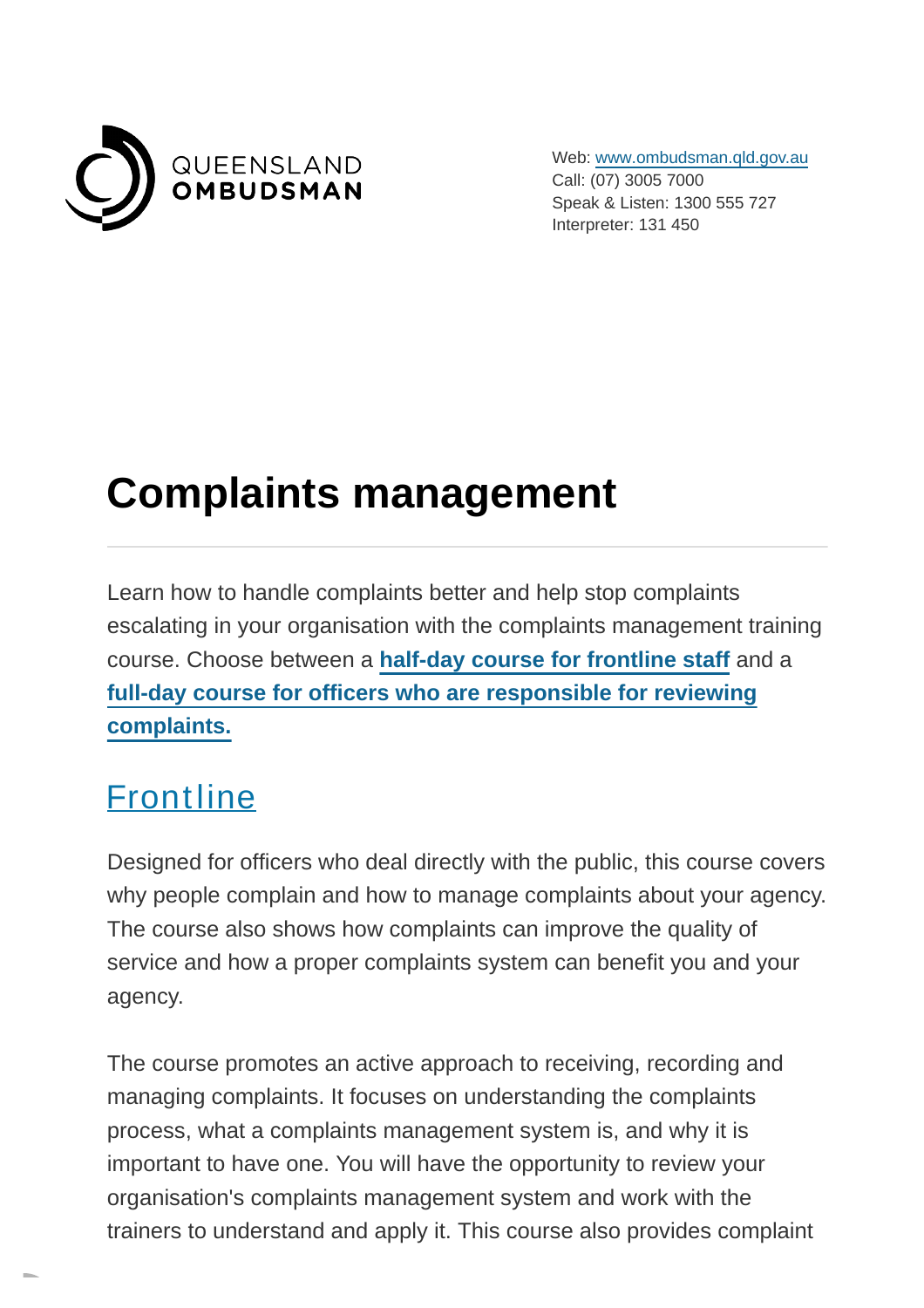handling strategies.

At the end of the course, you will be able to:

- assess complaints at the frontline
- apply strategies to manage complaints
- understand the importance of keeping records
- relate your organisation's policies and procedures to real-life scenarios.

### [Internal review](https://www.ombudsman.qld.gov.au/training-and-education/training-courses/complaints-management-training?PrintToPDF=True&dummy=202271024#Internal_review_staff)

The full-day course builds on the material covered in the half-day course. It helps officers review complaints, identify the principles underpinning reviews of complaints, and apply these to plan, progress and manage a review of a complaint. This course is suitable for internal review officers, investigators, human resource staff, managers and directors.

Practical examples will show you how to review complaints, including how to identify complaint issues, how to check relevant facts and how to reach an informed outcome. It discusses how to respond and report after an outcome has been reached and explains why this is important. It will give you greater confidence in making review decisions and best-practice methods for reviewing and responding to complaints.

Group activities and scenarios are conducted throughout the day to reinforce the principles of conducting internal reviews.

At the end of the course, you will be able to:

- identify your authority to review, refuse and remedy a complaint
- understand how to identify complaint issues and evaluate the relevant facts
- provide meaningful responses to people making a complaint.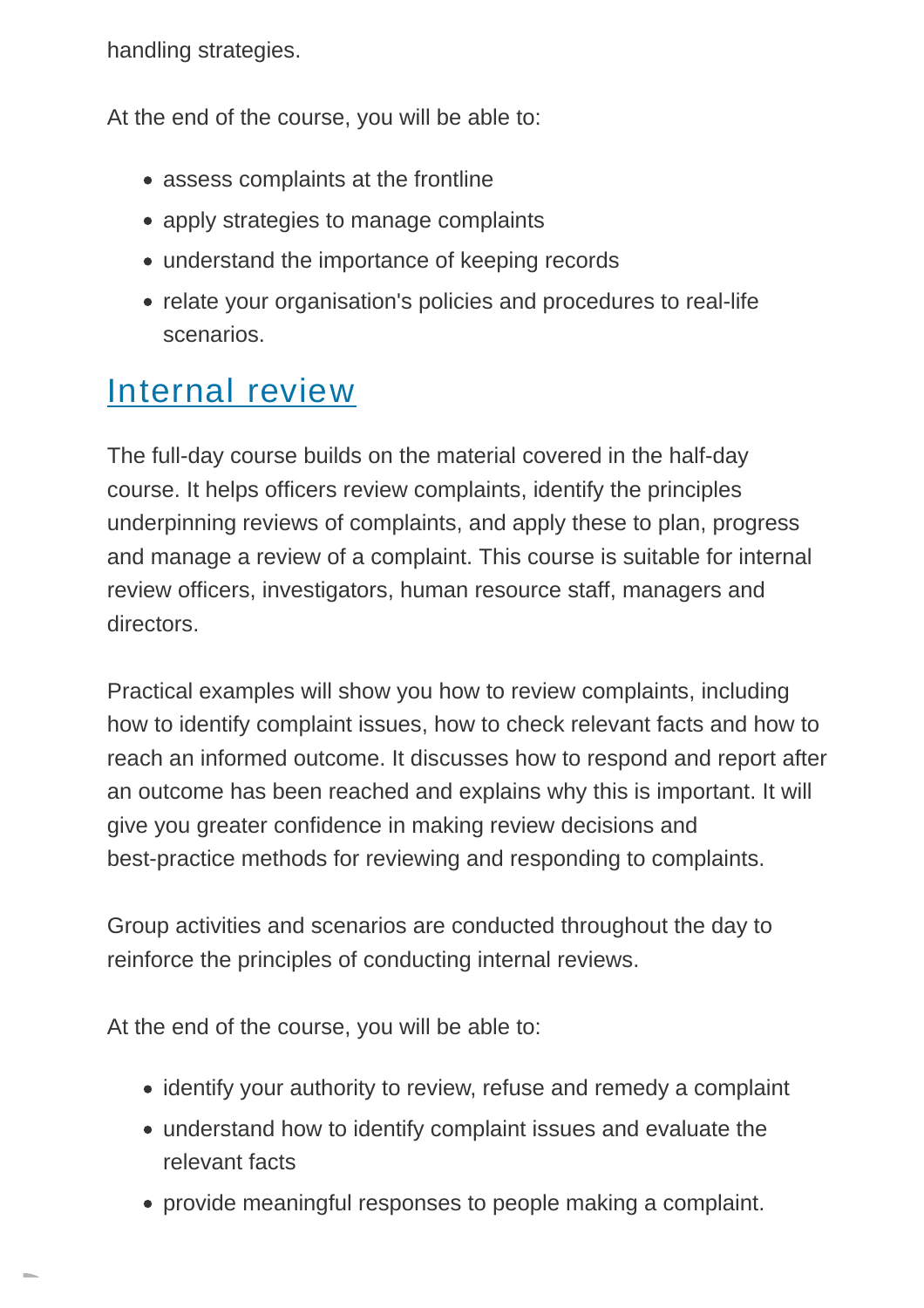### Who can attend?

Staff from Queensland government agencies can attend our practical and interactive training.

#### **[Open sessions](https://www.ombudsman.qld.gov.au/training-and-education/training-courses/complaints-management-training?PrintToPDF=True&dummy=202271024#open_sessions)**

Webinar open sessions are a great opportunity for any officer in Queensland to access interactive training. Joining an open session is subject to availability.

**Full-day cost:** \$478.50 (Includes GST) per person\*.

[Upcoming open sessions](https://www.ombudsman.qld.gov.au/training-and-education/book-a-training-course/complaints-management-training/complaints-management)

## [Group sessions](https://www.ombudsman.qld.gov.au/training-and-education/training-courses/complaints-management-training?PrintToPDF=True&dummy=202271024#group_sessions)

If you have 10 or more staff who would like to attend training, group sessions are a cost-effective option. Trainers may be able to tailor the training to meet your needs if adequate notice is provided. Consultation is required to discuss the tailoring prior to confirming the booking. This is a cost-effective way to train staff and provides the opportunity to work with experienced Ombudsman officers in an informal setting. Additional costs may apply if extensive tailoring is required.

**Full-day cost:** \$4,785 includes GST (per group, maximum of 25 in group)\*

**Half-day cost:** \$3,465 includes GST (per group, maximum of 25 in group)\*.

The delivery mode is subject to our approval and may change. We deliver training via webinar. When training is delivered face-to-face, catering and venue are to be arranged by the booking agency.